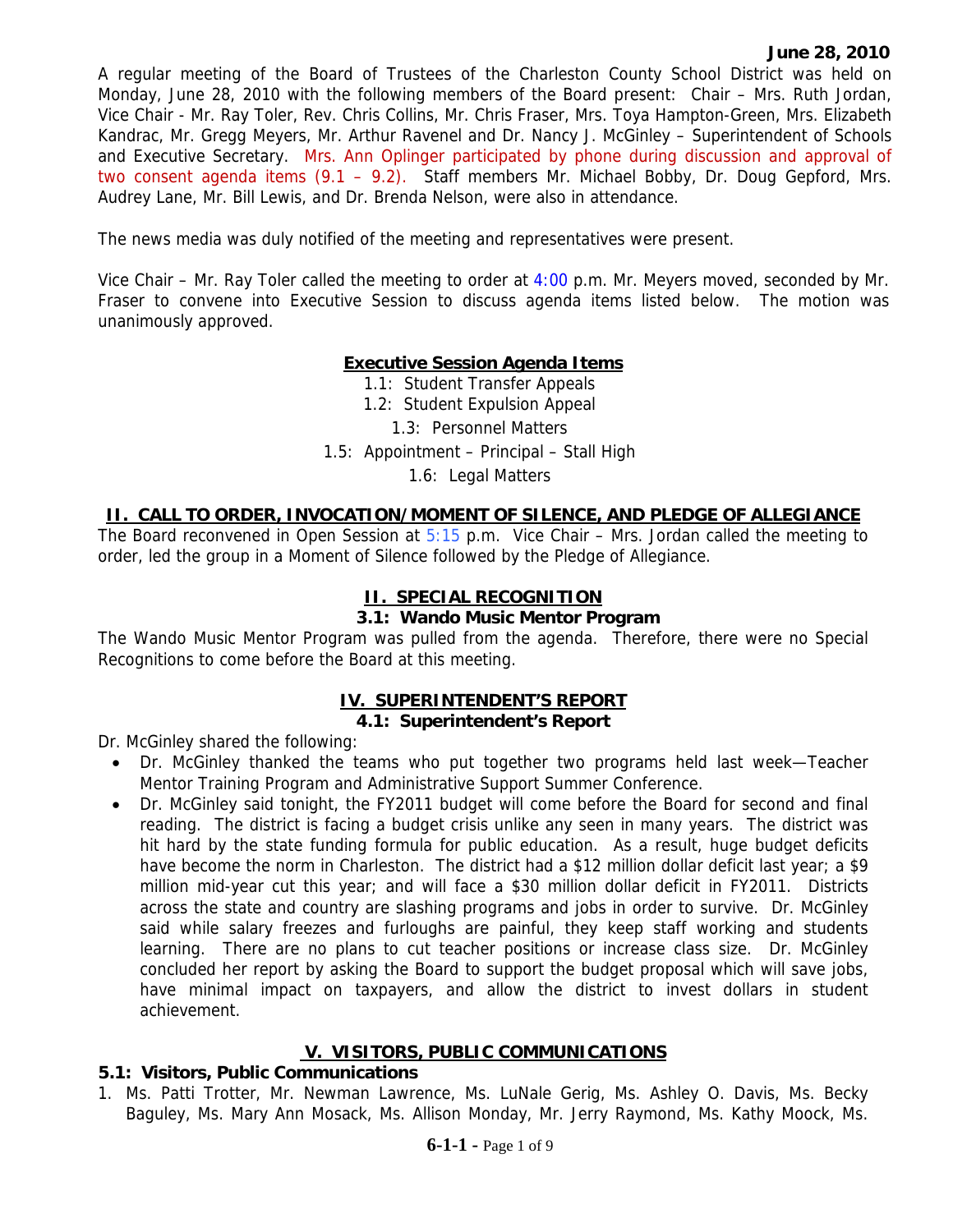Maisha Rounds, Ms. Mary McTellan, Mr. Brad Fulton, Ms. Jennifer Lohr, Mr. Bo Charpia, Mr. Joshua Gross, Mr. Leroy Lewis, Ms. Angela Owens, Ms. Julie Hershey, Mr. Al Schirduan, Mr. Robert Ellington, Mr. Dave Harrison, and Mr. Bill Richter addressed the Board in support of offering Heritage Community Service curriculum as an option for CCSD schools.

- 2. Mr. Robert Ledford, Mr. Matt Mason and Ms. Erica Myrick addressed the Board regarding teacher furlough days. Ms. Myrick expressed concerns about non-classroom personnel hires. Mrs. Jordan asked Mrs. Yandle to follow-up with Mr. Mason regarding his statement about the large number of students projected for one of his classes next school year.
- 3. Daniel Jenkins Academy Staff Members (4) expressed concerns regarding eight employees being terminated due to Restructuring and Reduction in Force.
- 4. Ms. Victoria Middleton, an American Civil Liberties Union representative, urged the Board to approve the curriculum provided by Heritage Community Services.
- 5. Mr. Steve Rapchick urged the Board not to consider employee raises because of current economic issues. He also reminded the Board about tough decisions made at state and federal levels in regards to spending taxpayers' dollars.
- 6. Mr. Jon Butzon addressed the Board about the FY2011 budget.

## **XI. APPROVAL OPEN SESSION AGENDA ITEM**

Mr. Toler moved, seconded by Mr. Meyers, approval of the Open Session minutes of June 14, 2010. The motion was approved 8-0.

### **6.2: Motions of Executive Session of June 28, 2010**

The Board approved the following motions that were made in Executive Session:

**1.1: Student Transfer Appeals** – The Board approved A, C, G, I, K and L student transfers appeals; B, D, E, F, and H were denied due to lack of space. The vote was 8-0.

**1.2: Student Expulsion Appeal –** The Board approved a recommendation from the Board Committee that heard the District 2 Student Expulsion appeal on Monday, June 21, 2010. The recommendation follows. The motion was approved 8-0.

- 1. Overturn District 2 Constituent Board's expulsion decision;
- 2. Promote Student with Academic Deficiency;
- 3. Transfer student to Laing Middle for the 2010-2011 school year, on Board Probation; and
- 4. Student must present a letter from a Mental Health Counselor to the Office of Student Placement stating that he is not a danger to himself or others.

### **1.3: Personnel Matters**

- A. The Board approved a motion allowing three District employees to participate in Political Activities. The motion was approved 8-0.
- B. The Board received information on Personnel Matters in Executive Session.
- C. The Board received information on Personnel Matters in Executive Session.

**1.4: Appointment – Principal – Stall High –** The Board approved a recommendation to appoint Mr. Kim Wilson to the position of Principal at Stall High. The motion was approved 8-0.

**1.5: Workers' Compensation Settlement -** The Board approved a recommendation to settle a Workers' Compensation Claim. The motion was approved 8-0.

**1.6: Legal Matters -** General Counsel provided a legal briefing for the Board in Executive Session. No action was taken.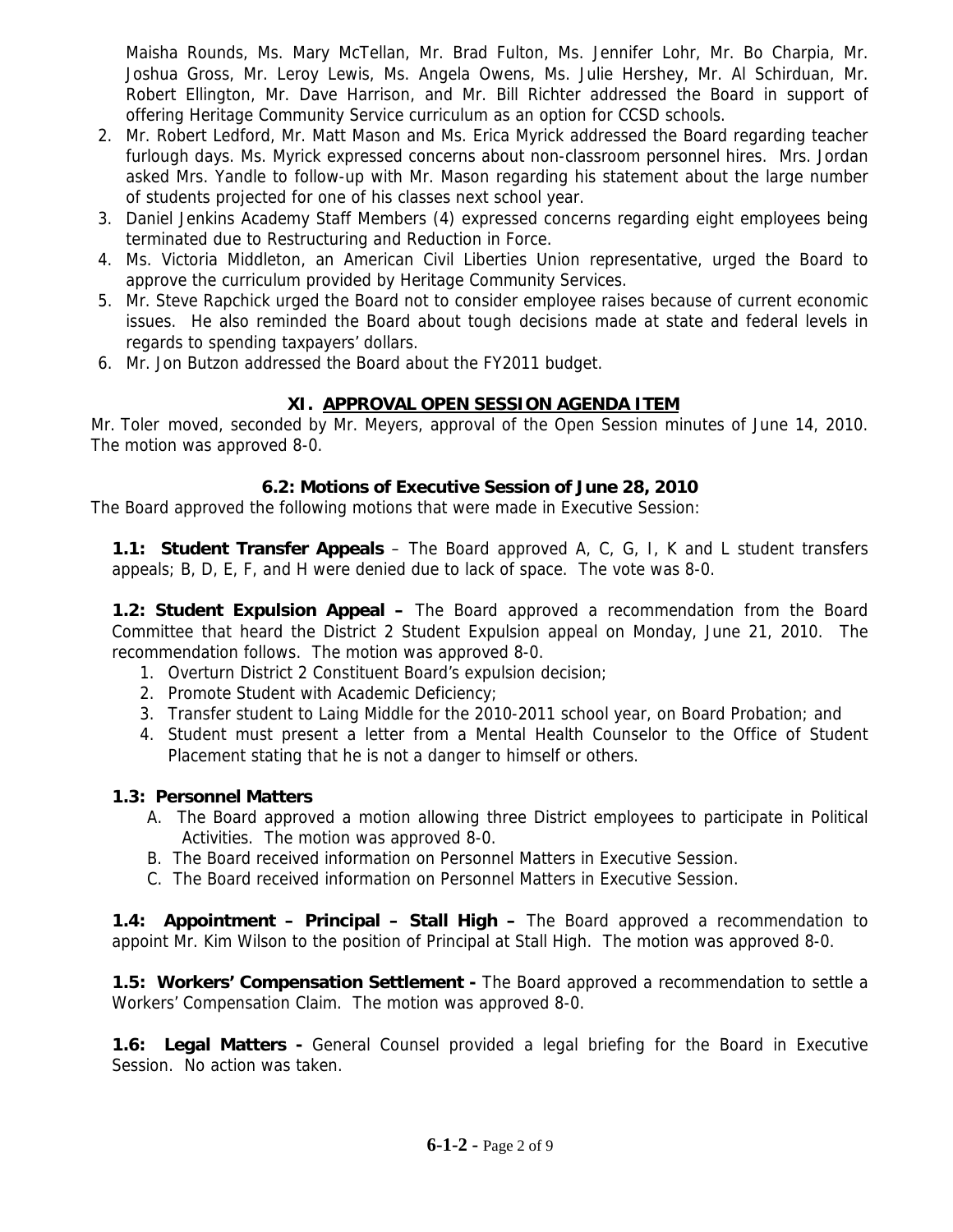#### **6.3: Financial Minutes of June 14, 2010**

Mr. Collins moved, seconded by Mr. Meyers, approval of the financial minutes of June 14, 2010. The motion was approved 7-0.

### **VII: MANAGEMENT REPORT**

### **7.1: Financial Report - Capital Projects – April 2010**

The Board received the April 2010 Capital Projects Financial Report as information.

### **VIII: CHARLESTON ACHIEVING EXCELLENCE UPDATE**

### **8.1: Alternative Education Programs – Dr. Lisa Herring**

Dr. Lisa Herring, Executive Director of Student Support Services, presented information to the Board on Alternative Education Programs in the district. Below is a summary of the information Dr. Herring shared:

- Alternative schools and programs are designed to provide appropriate services to students who, for behavioral or academic reasons, are not benefitting from the regular school program or may interfere with the learning of others. Alternative schools and programs are designed to provide a last-chance schooling opportunity for disruptive students, provide remediation for students who are behind in their studies and provide another choice to students needing alternative specialized learning opportunities.
- Since the inception of the PBIS and School Climate initiatives, Out-of-School Suspensions in CCSD have been reduced by almost 6,000.
- The percent of students who were suspended has dropped by 20% over a six year period.
- The Office of Student Placement reviews and responds to referrals of the CCSD Student Code of Conduct violations which come from Charleston County School District's elementary, middle, and high schools. The Office of Student Placement is an impartial body that represents the district with handling Code of Conduct violations. OSP maintains an unbiased, fair, and consistent process for handling student discipline across the district.
- Effective fall 2010, each Learning Community (MS, HS, IZ) will have a Hearing Officer assigned to them to work more strategically with principals and schools to review and address student discipline issues at the school level.

### • **Goals for Reconfiguration of Daniel Jenkins**

- o Increase number of middle grades students served
- o Increase opportunities for student success when returning to home school
- o Implement behavioral level system with clear expectations and responsibilities
- o Provide service learning, mentoring, and enhanced academic opportunities
- **Twilight Program** A non-traditional educational classroom setting housed inside 10 of 13 CCSD high schools. Instructional hours held Monday-Friday between 12 p.m. -7 p.m.
	- ` **School Based Staff:** 1 Teacher, 1 Student Concern Specialist, Assistant Principal and School Guidance Counselor
	- ▶ **Focus:** Computer based instruction (Unit recovery via APEX), Option to receive direct instruction when applicable, Individualized Attention and Focus on Specific Skills
	- **Student Population:** 9-12<sup>th</sup> Grade Level II Offenses, Issues with Truancy, and Consistently Suspended.
- **Clark Academy** is designed to help at-risk students earn the credits they need to receive a South Carolina high school diploma. Designed primarily for overage students who have fallen behind in their studies, Clark offers small class sizes and the individual attention that many students need to succeed.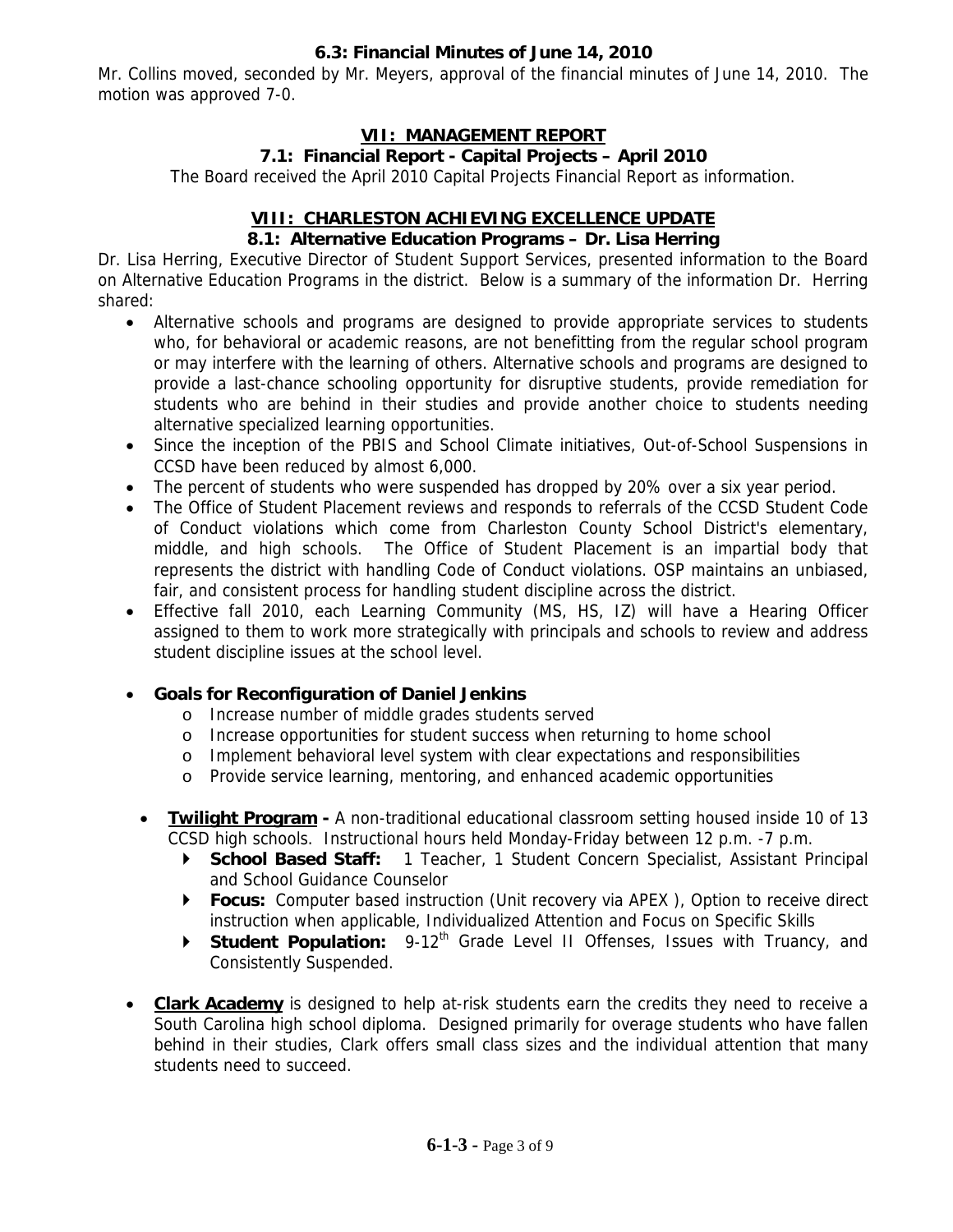- **Liberty Hill Academy** serves students with disabilities from across CCSD. Students are placed in a separate school environment by a multidisciplinary team in a therapeutic day treatment model. The main site is partnered with the Department of Mental Health and Carolina Youth Development Center. Liberty Hill Academy also provides oversight and instructional and support staff for CCSD students detained with the Department of Juvenile Justice and residing at Windwood Farms residential treatment facility.
- **The Transition Program** will work in collaboration with students returning to CCSD from DJJ, incarceration, truancy or enrollment from other districts with chronic Level III offenses. Students will be assessed through the Transition Program for intervention assessment, tracking and placement by a Behavior Assessment Team consisting of school psychologists, counselors, OEC consultants, transition specialists and led by the Behavior Programs and Family Consultant Officer (all current and existing CCSD staff). Students not yet enrolled will enroll after assessment, CCSD students will be assessed by appointment through their home school. Students may be referred by the Office of Student Placement, Associate Superintendents, and Daniel Jenkins Academy for chronic Level III offenses.

## **IX**. **POTENTIAL CONSENT AGENDA ITEMS**

Note: Mrs. Oplinger only voted on Consent Agenda Items 9.1 – 9.2 and Mrs. Green only voted on items 9.1 – 9.3.

### **9.1: Comprehensive Health Advisory Committee –** A report from the Comprehensive Advisory Committee.

On behalf of the Health Advisory Committee, Dr. Debra Miller, chair of the committee presented the Health Advisory Committee's curriculum recommendations to the Board. Dr. Miller said the committee began meeting with Heritage Community Service in 1999 to confirm accuracy of their curriculum materials. Since 1999, Mrs. Phyllis Thornthwaite, Ms. Debbie Cockrell, and Ms. Tamara Kirstein have all served as health directors for CCSD. Now Mr. David Spurlock serves in that capacity. The Health Committee spent 1½ years reviewing 1200 pages of material provided by Heritage Community Service. The Health Committee voted 9-1 not to approve the curriculum provided by Heritage Community Services. She went on to say that their curriculum does not align with the S.C. Health and Safety Education Standards. CCSD teachers teach Health and National Standards. Dr. Miller urged the Board to support the recommendation submitted for approval by the CCSD Health Advisory Committee.

Mr. Meyers said a lot of time was spent discussing the Heritage Community curriculum in 1999 prior to making a decision about the use of their curriculum. While he has no objection to the committee's recommendation, he is frustrated that this is issue is being re-visited. He questioned the Health Committee's efforts to block the curriculum provided by Heritage Community Service and said he doesn't have an issue with students hearing both messages. However, he has a problem with the Health Advisory Committee assuming the role of the School Board.

Dr. Miller said teachers have the option of selecting from the list of curriculums adopted by the district. She also stated that the curriculum provided by Heritage Community Service does not meet state requirements of 750 minutes. Therefore a teacher using the Heritage Curriculum must make up the remainder of the time required by the state (approximately 300 minutes). Mrs. Kandrac referred to Heritage Community Service's curriculum statistics which was shared earlier by Ms. Cathy Mack (RN at St. Johns High and Stall High). Mr. Fraser agreed that parents should have a curriculum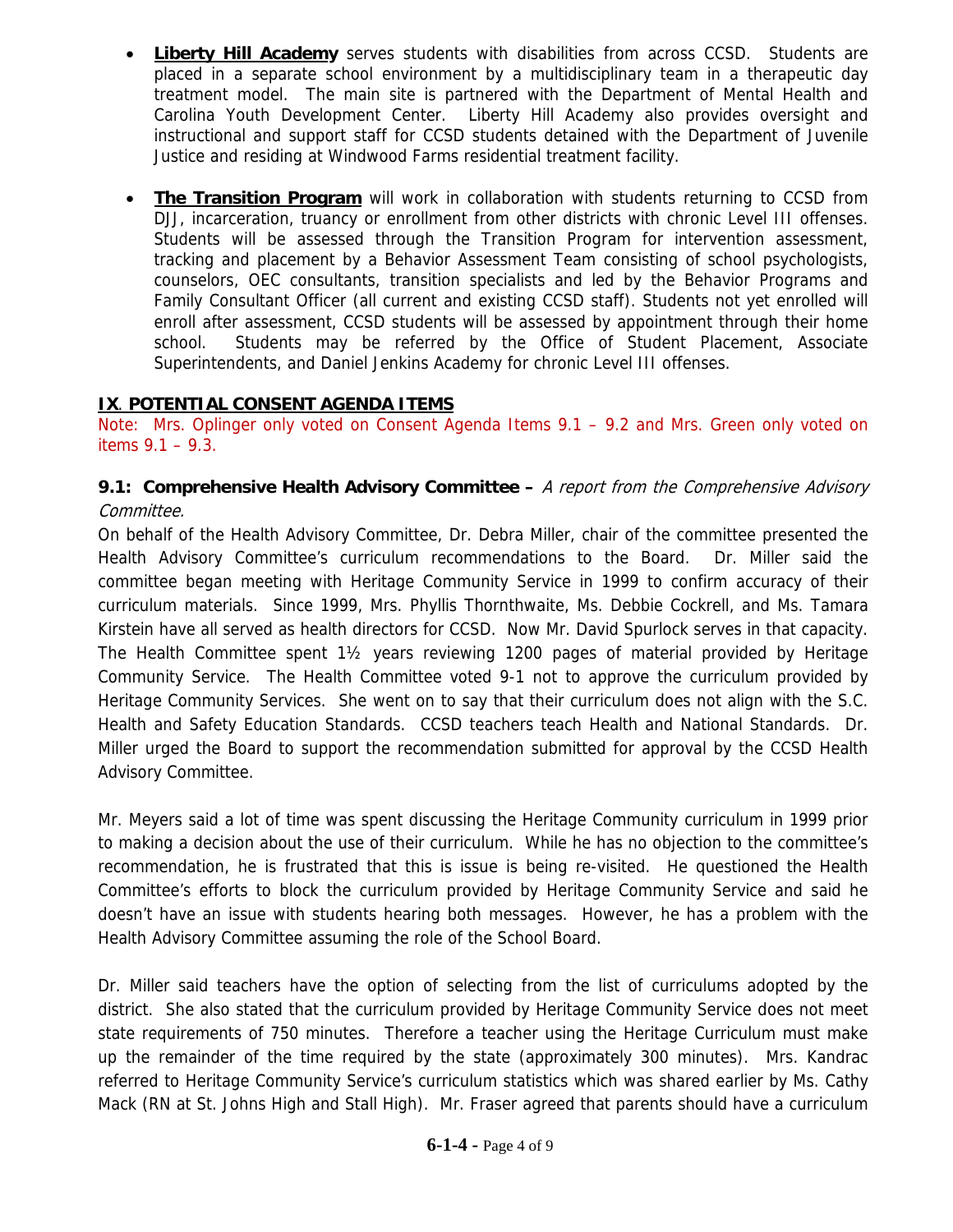choice. - Mr. Meyers moved, seconded by Mr. Toler, approval of the curriculum recommendation from the Health Advisory Committee for FY2011, which does not **exclude**, the curriculum provided by Heritage Community Services. Mr. Fraser requested the motion be amended to add "and further instruct parents of two choices available within the school setting". Mr. Meyers accepted the request to amend the motion. The amended motion was approved 6-3 (Green, Oplinger and Jordan opposed).

Also during discussion, Mrs. Green motion, seconded by Mrs. Jordan to approve the Health Advisory Committee's curriculum recommendation for FY2011. However, the Board did not vote on this motion since the first motion was approved.

### **9.2: FY2011 Budget Adoption –** A recommendation to approve the Second Reading and Adoption of the FY2011 Budget.

Mr. Bobby presented highlight of the FY2011 Budget stating there were challenges and more to come in 2011 and 2012. The proposed FY2011 budget includes the use of \$17.7 million in non-recurring revenue sources for GOF--\$6.9 million in Fund Balance and \$10.8 million in State Fiscal Stabilization Funds. Some positions--Title I, IDEA and SFSF are paid from stimulus funds.

### **Goals of the Budget Process for FY 2011**

- Resources placed to achieve district goals through district priorities
- Minimize impact of scarcity of resources on students and staff
- Preserve programs and opportunity by students
- Retain/place staff and supports to deliver programs and opportunities for students

**Budget Priorities -** People, Programs, Structure, and Environment / Climate

#### **CCSD GENERAL OPERATING FUND PRELIMINARY BUDGET Balancing the budget - FY2011**

|                                                               | <b>FY2010</b> |                         |
|---------------------------------------------------------------|---------------|-------------------------|
|                                                               | <b>Budget</b> | <b>FY2011 Projected</b> |
| TOTAL ESTIMATED REVENUES                                      | \$321,322,883 | \$309,057,880           |
| <b>TOTAL ESTIMATED</b>                                        |               |                         |
| <b>EXPENDITURES</b>                                           | \$321,322,883 | \$343,740,532           |
| Variance for Revenues &                                       |               |                         |
| <b>Expenditures</b>                                           | \$0           | (\$34,682,652)          |
| <b>Reductions to Expenditure Budgets:</b>                     |               |                         |
| Staff funding shifts/reductions (greater than 190 day         |               |                         |
| employees) net Extra Duty/EP                                  |               | \$300,000               |
| <b>Review of large District Outsourced</b>                    |               |                         |
| <b>contracts</b>                                              |               | \$750,000               |
| <b>Reductions to Expenditure Budgets Continued:</b>           |               |                         |
| Furloughs - all staff (10 days 12-month employees, 5 days all |               |                         |
| other employees)                                              |               | \$5,500,000             |
| Freeze salary experience STEPS - all but classified           |               | \$3,100,000             |
| Freeze salary experience STEPS -                              |               |                         |
| Classified                                                    |               | \$385,000               |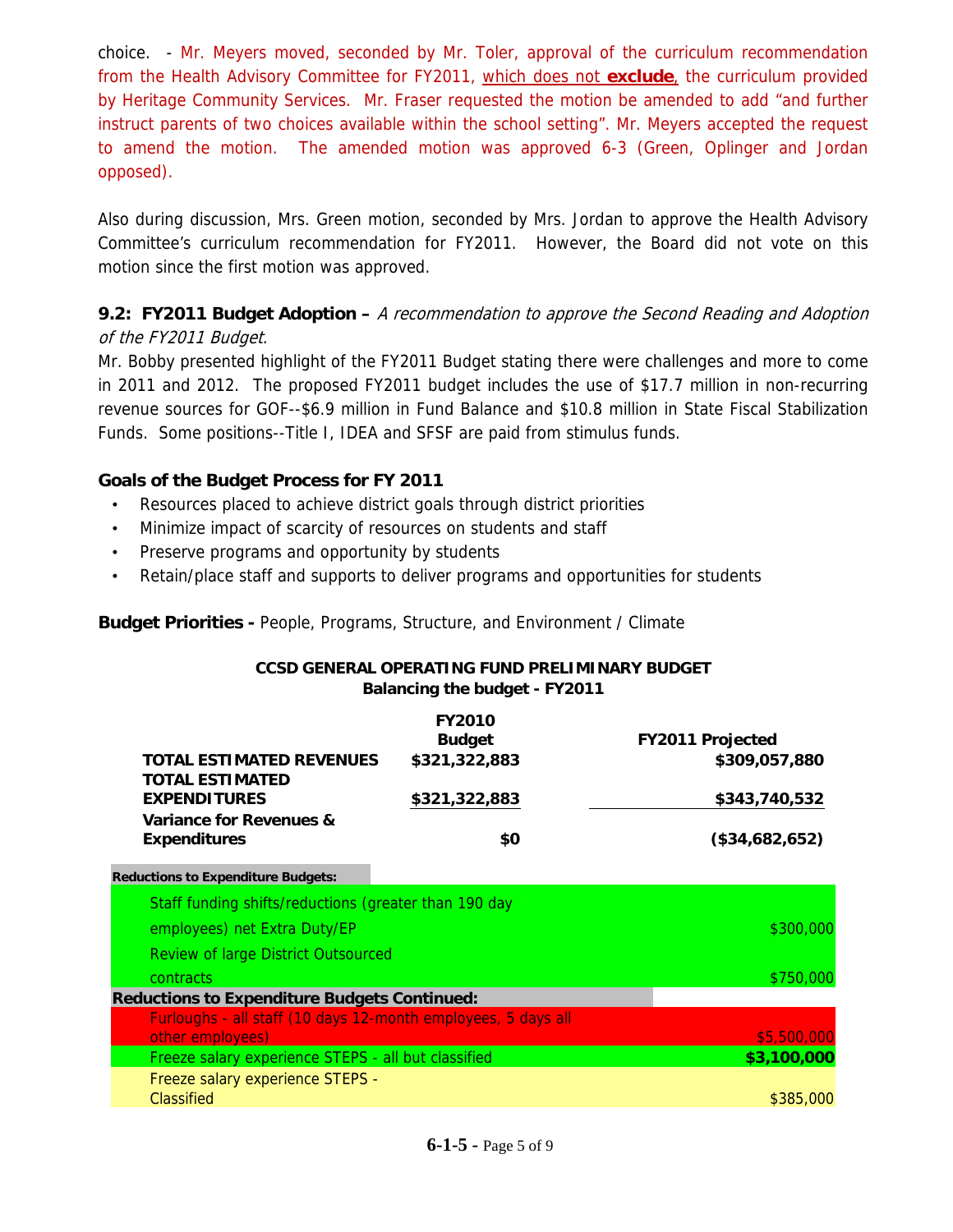| <b>Revenue/Expenditure GAP</b>                                   | $(\$0)$       |
|------------------------------------------------------------------|---------------|
| <b>Budget</b>                                                    | \$329,548,267 |
| <b>FY2011 Projected Expenditure</b>                              |               |
| <b>TOTAL REDUCTIONS</b>                                          | \$14,192,265  |
| Reduce TAN interest expenditures                                 | \$100,000     |
| contingency                                                      | \$250,000     |
| Reduce staffing                                                  |               |
| additional                                                       | \$400,000     |
| Reduced increased per pupil from \$15 down to \$5                |               |
| Redirect expenditures to other funding sources                   | \$1,200,000   |
| Non-renewal of one charter school application                    | \$750,000     |
| Reallocation of equipment to Capital                             | \$200,000     |
| Contract out benefits                                            | \$150,000     |
| Freeze travel accounts unless<br>mandated travel                 | \$150,000     |
| accounts                                                         | \$690,265     |
| 10% reduction to Central Admin non-personnel                     |               |
| Central Staff positions or Admin support reductions              | \$80,000      |
| <b>Contract out Day porters</b>                                  | \$0           |
| <b>Drivers' Ed</b>                                               | \$0           |
| Reduce Elementary level unified/related arts positions; Strings, |               |
| classroom)                                                       |               |
| Freeze positions after 10th day of school (non-                  |               |
| Retirees salaries (Teaching staff & Admin 15% less)              | \$187,000     |
| <b>Reductions to Expenditure Budgets Continued</b>               |               |

#### **Other considerations for Budget Reductions are:**

- Review of class sizes less than 10 students
- Custodial contract
- Transportation contract
- First Grade Academy summer program
- Elementary supplemental pay (i.e. department chair)
- Nursing FTE shift from GOF to Medicaid
- Teacher assistant positions (2) @ Liberty Hill Academy
- Freeze open positions
- Clark Magnet FTE (2)
- Reduce elective classes @ high school
- Extra Duty/Extra Pay
- GOF expenses to Capital
- Energy reductions through audit
- Career & Technology FTE
- Teacher Supply check from the State Department (flexibility)
- Courier service outsource

**FY2011 Budget Recommendation** - Mr. Bobby recommended the Charleston County School District Board of Trustees approve the  $2^{nd}$  and final reading of the fiscal year 2011 budget as amended with the following qualifications:

1. As has been presented, the General Operating Fund budget was provided with a zero tax increase. At the same time the Debt Service budget is presented with a zero tax increase. It is however, recommended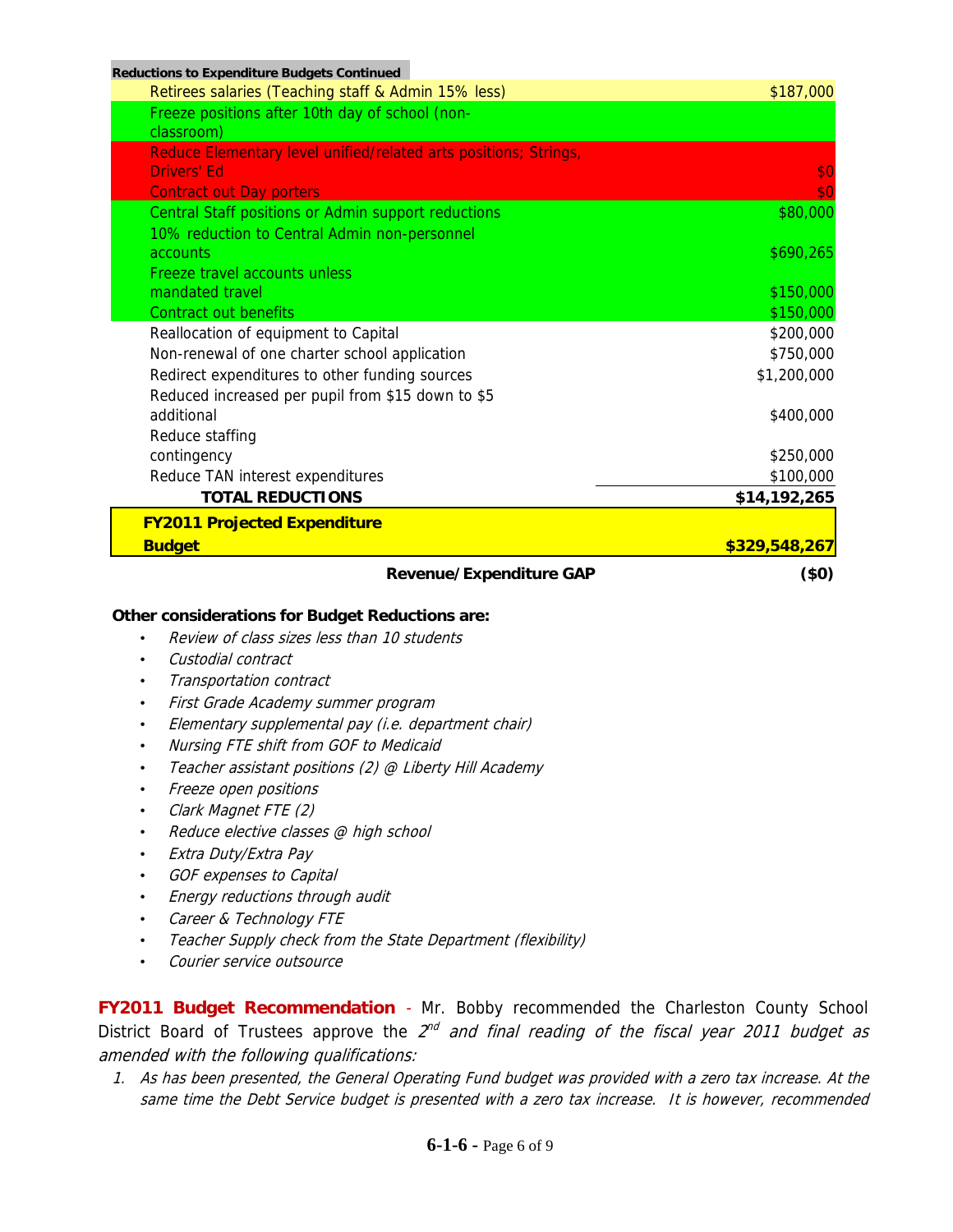that in keeping with the spirit of the board's action at the first reading of the budget on May 24,2010, that the following General Fund and Debt Service budgets be approved.

a. The General Operating Fund budget is approved for \$329,548,267.

(98.7 mills current FY 2010)

b. The Debt Service budget is approved for \$78,892,418.

(27.9 mills current FY 2010)

- 2. The budget approval includes a Special Revenue budget in the amount of \$78,017,111, Education Improvement Act funding budget in the amount of \$26,560,434, and a Food Service budget in the amount of \$20,070,369.
- 3. The strategy for rebuilding fund balance from the current fiscal year 2010 budget adoption shall continue through the sale of Charleston County School District real estate. Proceeds from sale(s) will be returned to the Reserve fund to replenish the same. Any and all proceeds from real estate sales would be applied to the fund balance to ensure maintenance of an undesignated fund balance of not less than 5% of the total operating budget per board policy.
- 4. The board directs staff to review all staff funded in FY2011 by federal stimulus monies and create a goforward strategy that may include other actions, such as, reductions-in-force, re-assignment, and some positions through re-allocation of resources.
- 5. The board will direct the superintendent and staff to continue to seek improvements in the efficacy of resources and continue with redesign/restructuring analyses. This should include developing fee for service models (example: magnet transportation, strings, drivers' education, etc.). The analysis may lead to proposals to eliminate programs based upon cost effectiveness. (See list of potential additional expenditure controls page 18.)
- 6. Should an unfunded mandated be created by a court action (such as: the creation of a charter school) the board directs the superintendent and staff to bring forth to the board at such time as the unfunded mandated is created, a proposal to utilize one of the exceptions written into legislative action of Act 388 and include in the subsequent fiscal year budget an action to use the exception to generate the funds necessary to pay for such unfunded mandate.

Also Note: Debt Service - \$75,432,235.00

Mr. Fraser moved, seconded by Mr. Ravenel, approval of items #1-5 (shown above) as recommended by staff; item #6 with revisions (shown below); and addition of item #7 (also shown below). The motion was approved 9-0.

- #6 Should an unfunded mandated be created by a court action (such as: the creation of a charter school) the board directs the superintendent and staff to bring forth to the board at such time as the unfunded mandated is created, a proposal to utilize one of the exceptions written into legislative action of Act 388 and for Board approval to include in the subsequent fiscal year budget an action to use the exception to generate the funds necessary to pay for such unfunded mandate.
- #7 The Board shall receive a report each month about approved FY2011 budget items #3-6.

Also during discussion of the budget, Mr. Ravenel and Mr. Bobby discussed Act 388 and how it works. Mr. Fraser suggested a study be done to look at tax revenues in general and Tax Increment Financing. Mr. Bobby agreed with hiring someone to study potential revenue streams.

Rev. Collins requested the cost to relocate seismically challenged downtown schools. Mr. Bobby said he would provide that information to the Board in July. Mr. Bobby also shared information on other budget considerations stating that he was not prepared decisions at this point. Rev. Collins also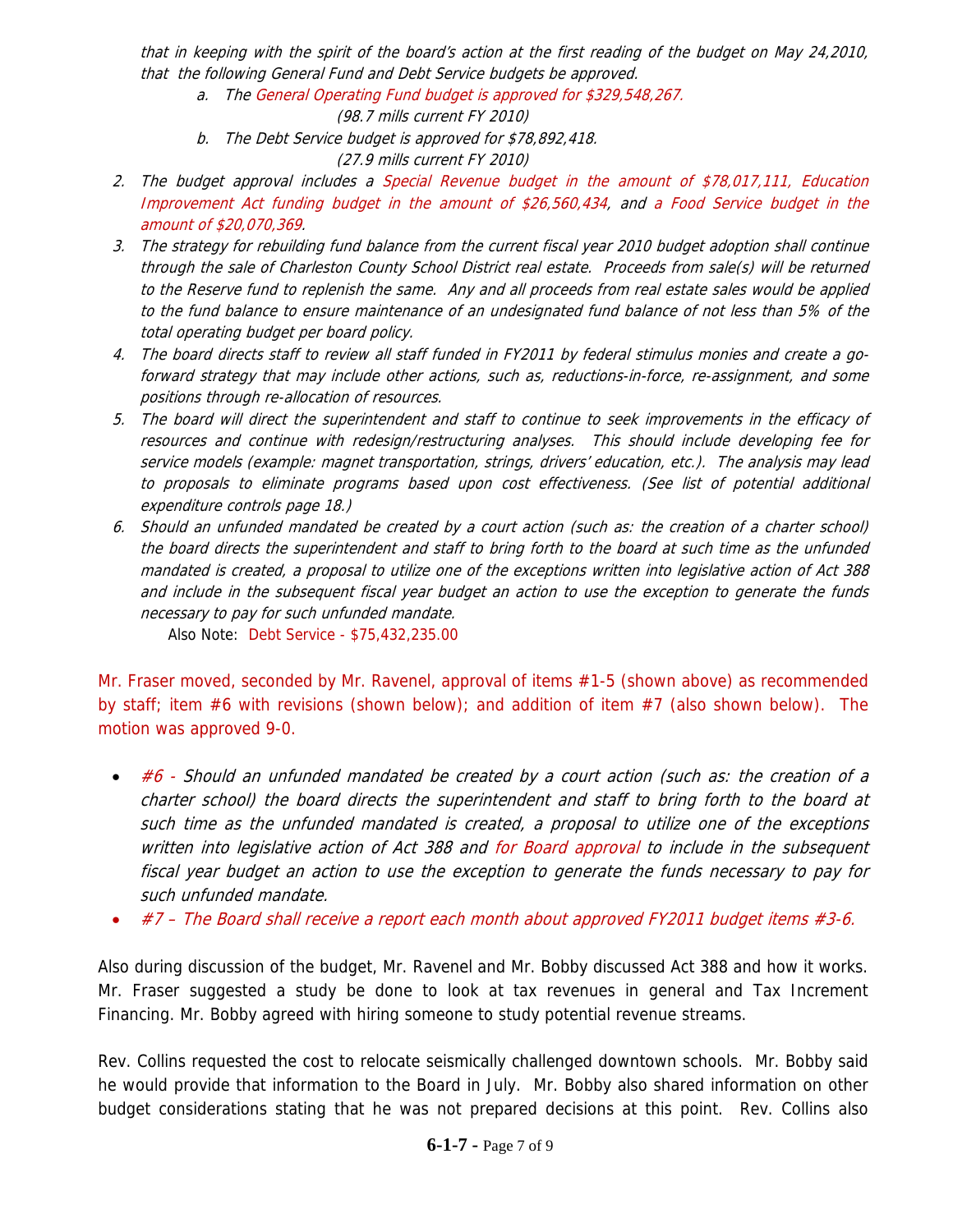asked for the total amount for custodial contracts. Mr. Bobby said \$12 million across district for all schools and that he was looking at extending the work of cleaning services thereby cleaning classrooms every 3-4 days. Mrs. Kandrac cautioned staff not to make decisions about budget reductions overnight. Mr. Bobby said the postponement of summer courses is the only thing he proposes doing right now. Although there is no change to the 98.7 millage this year or next year, Mr. Bobby said the resolution helps staff prepare for the 2012 school year. If an unfunded mandate which requires funding is proposed, staff would ask the Board to look at raising the tax cap. After Mrs. Green expressed concerns about budget strategies being recommended to the Board for approval before necessary work is done. She suggested a task force be established to look at strategies considered and requested the Board be notified in advance, if necessary, to look at other budget recommendations. Dr. McGinley said the purpose of including strategies in recommendations gives staff authority to look ahead and notify staff members, whose salaries are paid with stimulus funds, that their jobs may be eliminated. Mr. Meyers suggested a monthly report on items #3-6 in the budget recommendation.

**9.3: Tax Anticipation Note Resolution** – A recommendation to approve the resolution for Tax Anticipation Note in an amount not to exceed \$65 million. - Mrs. Green moved, seconded by Mr. Fraser, approval of the Tax Anticipation Note in an amount not to exceed \$65 million. The motion was approved 8-0.

**9.4: Approval of Administrative Contracts for 2010-2011 –** A recommendation to approve Administrative Contracts for 2010-2011. - Mr. Fraser moved, seconded by Mr. Meyers, to approve Administrative Contracts for 2010-2011. The motion was approved 7-0.

**9.5: Approval of Teacher Contracts for 2010-2011 –** A recommendation to approve Teacher Contracts for 2010-2011. - Mr. Fraser moved, seconded by Mr. Meyers, to approve Teacher Contracts for 2010-2011. The motion was approved 7-0.

**9.6: Festo Didactic Learning Systems for North Charleston High School Career Technology** – A recommendation to approve a sole source procurement of a Festo Didactic Learning System for North Charleston High School from Carolina Training Associates. The total amount is \$184,280. The funding source is the North Charleston Capital Building project. -

Mr. Meyers moved, seconded by Mr. Collins, approval of a sole source procurement of a Festo Didactic Learning System for North Charleston High School. The motion was approved 7-0.

**9.7: Harlequin Dance Floor for Charleston County School of the Arts** – A recommendation to approve a sole source procurement of a Harlequin Dance Floor for Charleston County School of the Arts from American Harlequin, Inc. The total cost is \$87,173.36. The funding source is the school's building program budget. - Mr. Fraser moved, seconded by Mr. Meyers, approval of the sole source procurement of a Harlequin Dance Floor for Charleston County School of the Arts. The motion was approved 6-1 (Kandrac opposed).

**6-1-8 -** Page 8 of 9 **9.8: Gearboss Systems for Academic Magnet and R. B. Stall High School Athletic Program** – A recommendation to approve a sole source procurement of a Gearboss System for North Charleston High from Wenger Corporation, Inc. The total cost for the Gear Boss System at Academic Magnet and R. B. Stall High is \$90,000. The funding source is the school's building program budget.